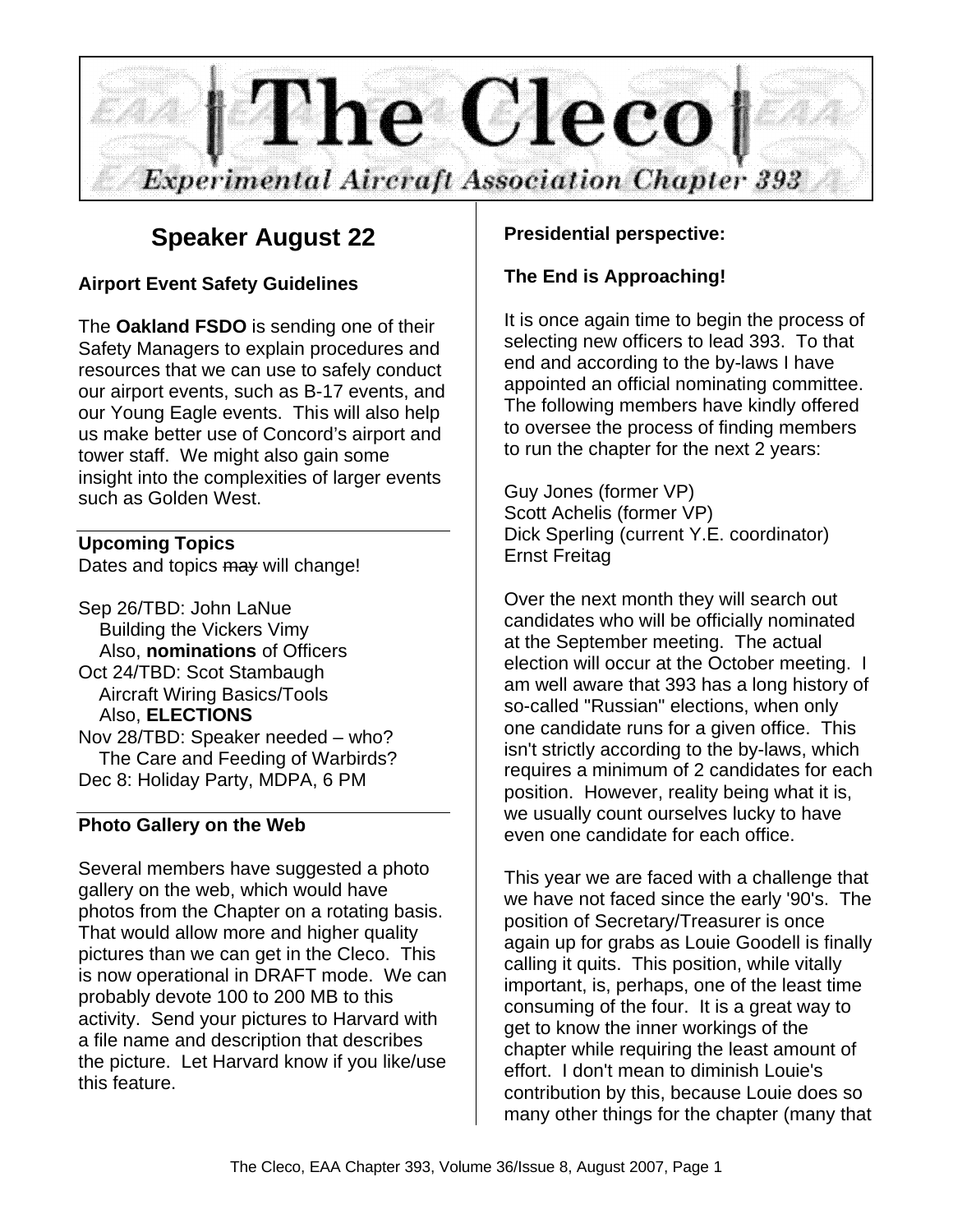he will continue to do after he gives up the chapter checkbook).

The following is a brief description of the positions open and some of the more important duties associated with the position.

**President:** This position oversees the operation of the chapter. You are the principle contact with EAA headquarters. Your duties include running the monthly chapter and board meetings, reserving the facilities for such meetings, corresponding with outside inquiries, overseeing the other officers operations, co-signing checks, finding volunteers to run various projects that the chapter participates in and writing a monthly column for the newsletter.

**Vice President:** This position stands in for the president when circumstances require. Your duties include finding speakers for the monthly meetings and providing for their needs (equipment, directions, transportation, lodging, introduction), writing a few words about the upcoming presentations for the newsletter and attending both the chapter and board monthly meetings.

**Secretary/Treasurer:** This position provides meeting notes to the newsletter editor and operates the chapter bank accounts. Your duties include providing a treasurers report and minutes of both the general and board meetings for the newsletter, making deposits, paying the chapter bills and attending both the chapter and board monthly meetings.

**Newsletter Editor:** This position creates the chapter newsletter, the official record of chapter activities. Your duties include acquiring all the official records from the other officers and other content to complete a monthly newsletter, producing the newsletter in a form that the printer can use, oversee production of the newsletter, address and mail the newsletter, provide an electronic copy to the chapter webmaster

and attending both the chapter and board monthly meetings.

This is the second time that I have held office for 393. The first time, in the early '90's, Linda and I were co-newsletter editors. I found both opportunities to have been very rewarding and enjoyable.

 What you have here is a great opportunity to indulge in a little community service. So often we join an organization with the notion that it would be great to hang out with a bunch of folks that have similar interests without giving a thought to how that organization manages to exist to provide you with the opportunity. Well there ain't no free lunch. The organization exists because there are folks willing to put in the time to make it exist. The good news is that not only is it rewarding to volunteer in this way but it is actually fun. You will get to know your fellow members in numbers and to a depth that just isn't possible any other way. Did I mention that you will develop skills and abilities that are difficult to acquire any other way? Leadership, organization and planning just to mention a few.

What can you do to help this process along? The obvious thing is to volunteer to fill one of the positions. The next best thing is to suggest someone else to fill the position. Maybe you or someone you know in the chapter has a secret desire to be an officer, to give a little something back to this organization. Or possibly a desire to stretch yourself a little and help us all out at the same time.

Now on the flip side, the more candidates we get for a given position the less likely any one of them will actually get chosen to do it. Here's your chance to offer to help out with a less than certain likelihood that it will happen.

Enough about the election already. Here's another opportunity that has come across my desk recently: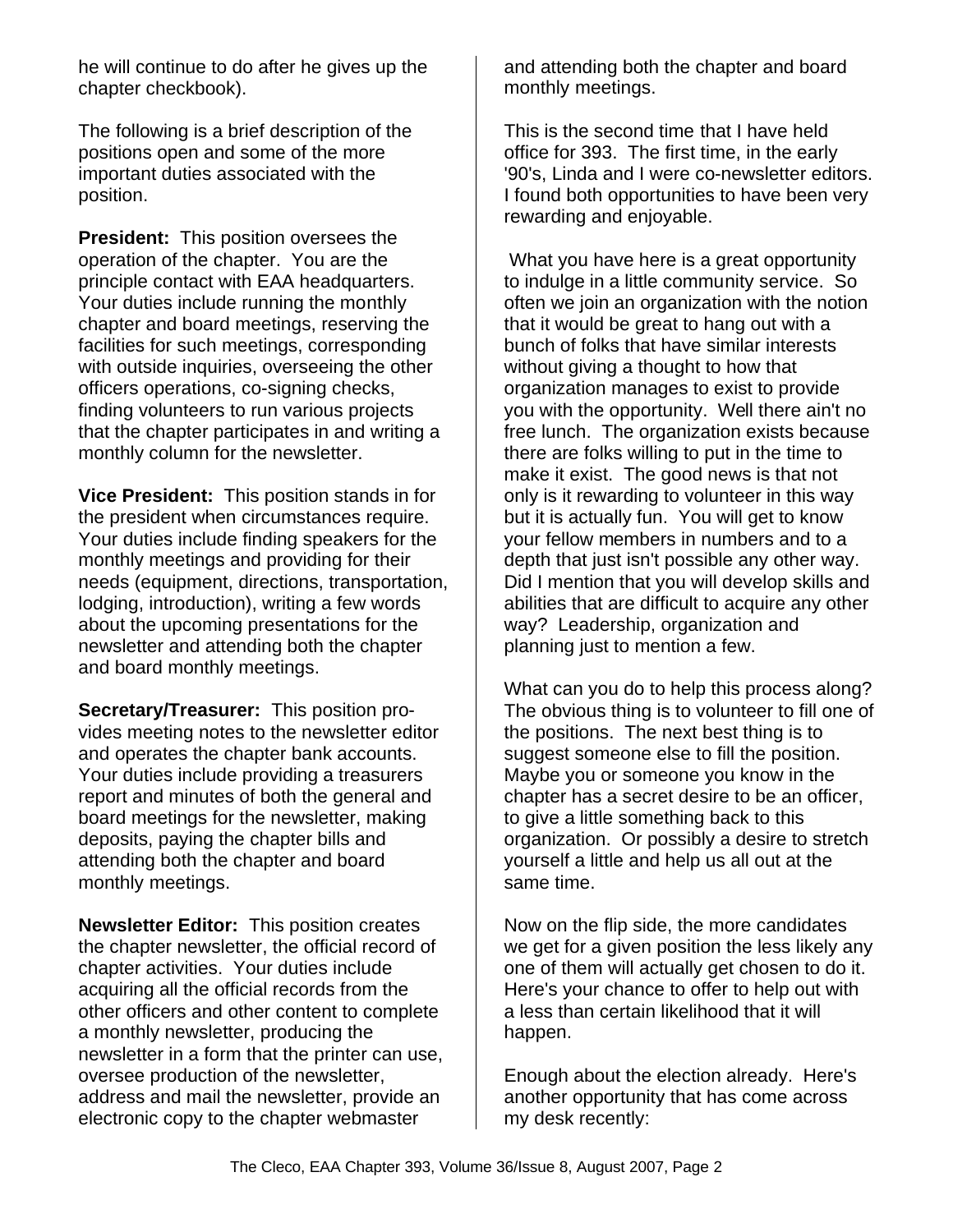### **AMFA Local 9**

Aircraft Mechanics Fraternal Association 1150 Bayhill Dr. Ste 121 San Bruno, CA 94066

AMFA Local 9 with the Employees of United Airlines San Francisco Maintenance Base will be hosting the BLUE ANGELS during fleet week in San Francisco, on Sunday October 7th, 2007.

We would like to present the opportunity to show some of your member's aircraft at this event at United's San Francisco Maintenance Base.

Last year as in previous years we have invited employees and related to show their interest from airplanes to motorcycles.

We have our aircraft (777 to RJ's) on display, some military aircraft, and some museum aircraft from the Hiller Aircraft Museum in San Carlos, CA.

Many of the mechanics that we represent work on private and other more exotic aircraft; and we thought it would be much more interesting to see aircraft on this side of aviation, a side that is closer to the pioneering side of aviation.

We are seeking interested parties in presenting their aircraft at this event, some extra tickets to the event would be available, and we will assist with access to SFO Airport and the maintenance base.

We have just started the planning for this event but it will move rapidly in the next couple of months.

If you or any of your members would be interested or need more information please contact me.

Brian McKeever, VP AMFA Local 9 650-826-1407 or Email vp@amfa9.org

#### **Fly Outs Revitalized** by Scott Achelis

This month's Fly-out coincides with a Young Eagle event. Pilots are encouraged to participate by coordinating with Young Eagles coordinator Dick Sperling. If there is time left after flying the Young Eagles, we plan to go to Petaluma's 29er Diner for a post-flight lunch. As is always the case, be sure to watch for email updates from EAA.393.Flyouts@Gmail.com that are sent a few days prior to the Fly-out, and again early Saturday morning.

#### **Young Eagle Events** by Dick Sperling

Our next Young Eagles Rally will be held at PSA on 25 August (and then on October

6). Please mark your calendars now! Report time: 08:30AM Registration: 09:00 to 13:30 All flights end at about 14:00 We will need: ALL HANDS! Onward and upward. Thanks, Dick Sperling

#### **New Membership Activities** by Bill McCoy

There is some real excitement in the coming "Dog Days of Summer" as the days of August are normally known.

We have an exciting "Race Night" at Antioch Speedway to watch our race car, Saturday night, August 18th. We are consistently getting better as our team gets more " tuned in " with the new chases.

We had one of the most exciting races of the season, Sat. 8-4-07. In the main event we took the lead with 12 laps to go, then the yellow flag came out on the 7th lap. On the restart the car that was in 2nd place jumped the start flag, (without being "flagged" for another restart.) Our car #27 was setting up to pass for the lead, with 3 laps to go, when a major pile up occurred 4 cars back, with fire and injuries. We had to finish the race in 2nd place under the yellow.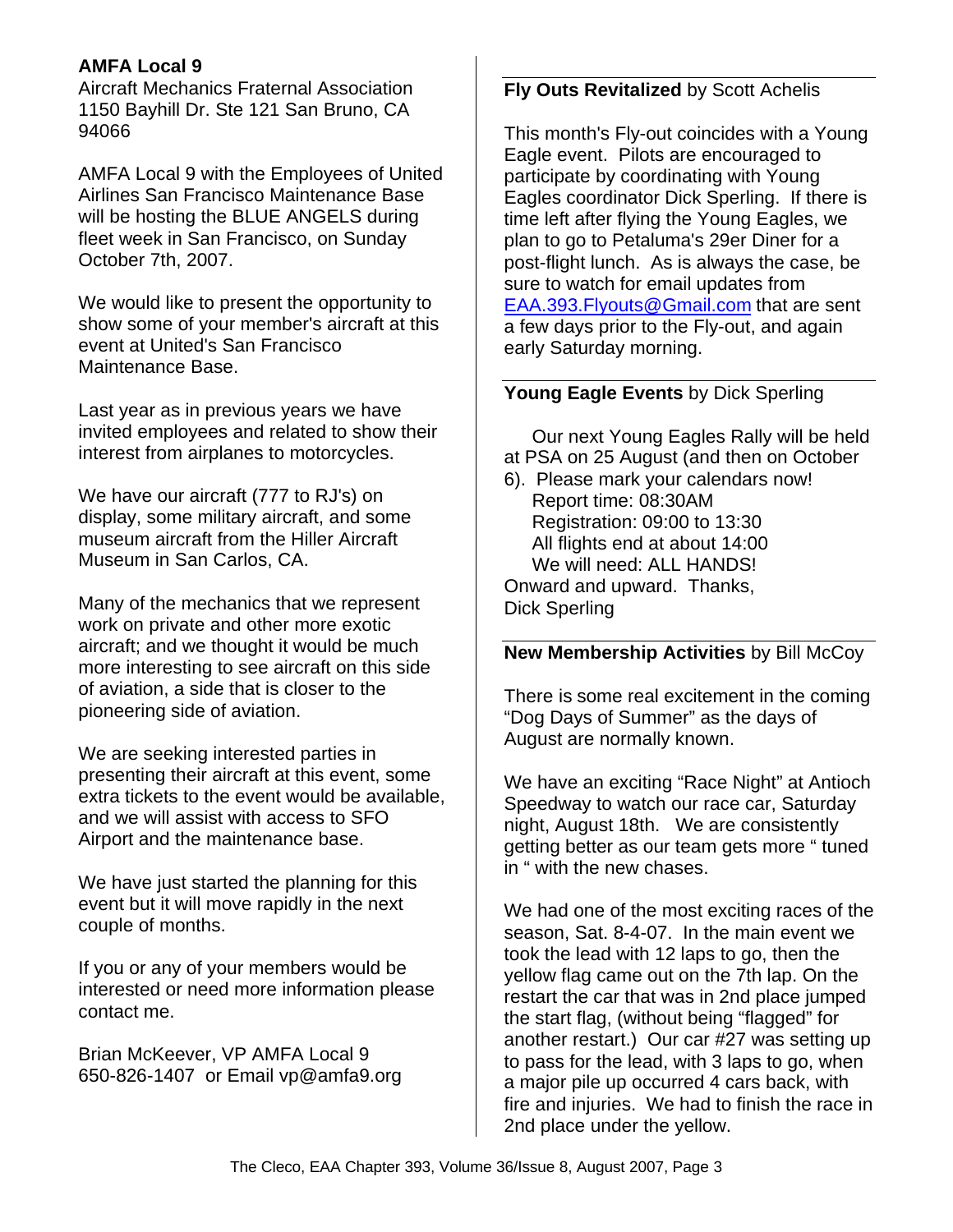We are getting "deep discounts" on our tickets and will be joined by the Chamber of Commerce members of Pleasant Hill, Martinez and Antioch. The tickets are normally \$12.00 per adult and \$6.00 for children over 6 years old. We are getting tickets for \$5.00. Absolutely great price for an exciting and fun filled night!

Speaking of the Pleasant Hill Chamber of Commerce " it is a great organization, a very useful tool, not only for 393 as an organization, but for each individual member of 393. Each C of C is made up of hundreds of small to medium sized business and business owners. These business' offer discounts and other benefits to each member of the Chamber, and as a rule build good contacts and friends. I would suggest that each of our members check out the Web Site of our chamber at,

http://www.pleasanthillchamber.com There are many links and it will give you a very good idea of the benefits that each one of us can receive by being a member, as a business owner and as an individual. But as with any tool, you have to use it, to get the benefits that it is designed for. One of the tools is a monthly "Mixer." Each month, throughout the year a business member hosts a 2 hour, after work, gathering, usually at the business location. They serve free hors d'oeuvres and sell drinks. You meet other individuals and business owners. Swap business cards if you wish or just talk to people that interest you or your needs. A great way to invest 2 hours of your time. A great way to find people who are interested in aviation, but never had the chance to meet someone in aviation on a very personal level. It is a great way to practice the " three foot rule."

See you at the races on the 18th.

**Bill McCoy** 

#### **EAA 393 Summer Picnic** July 21, 2007

Well, the weather cooperated for our picnic this year. It was not scorching hot, but the skies were clear, there was a gentle breeze, and there was plenty of shade. There was also plenty of food, a grill, tables, drinks and everything needed for a great picnic. Thanks to Ken and his wife Linda for doing the planning to make this such a success. Louis Goodell brought the grill, Bob Belshe was head grill master, Pat Peters brought tables and chairs, and everyone brought side dishes, desserts and other essentials.



In the beginning…



Linda McKenzie and Pat Peters set up tables.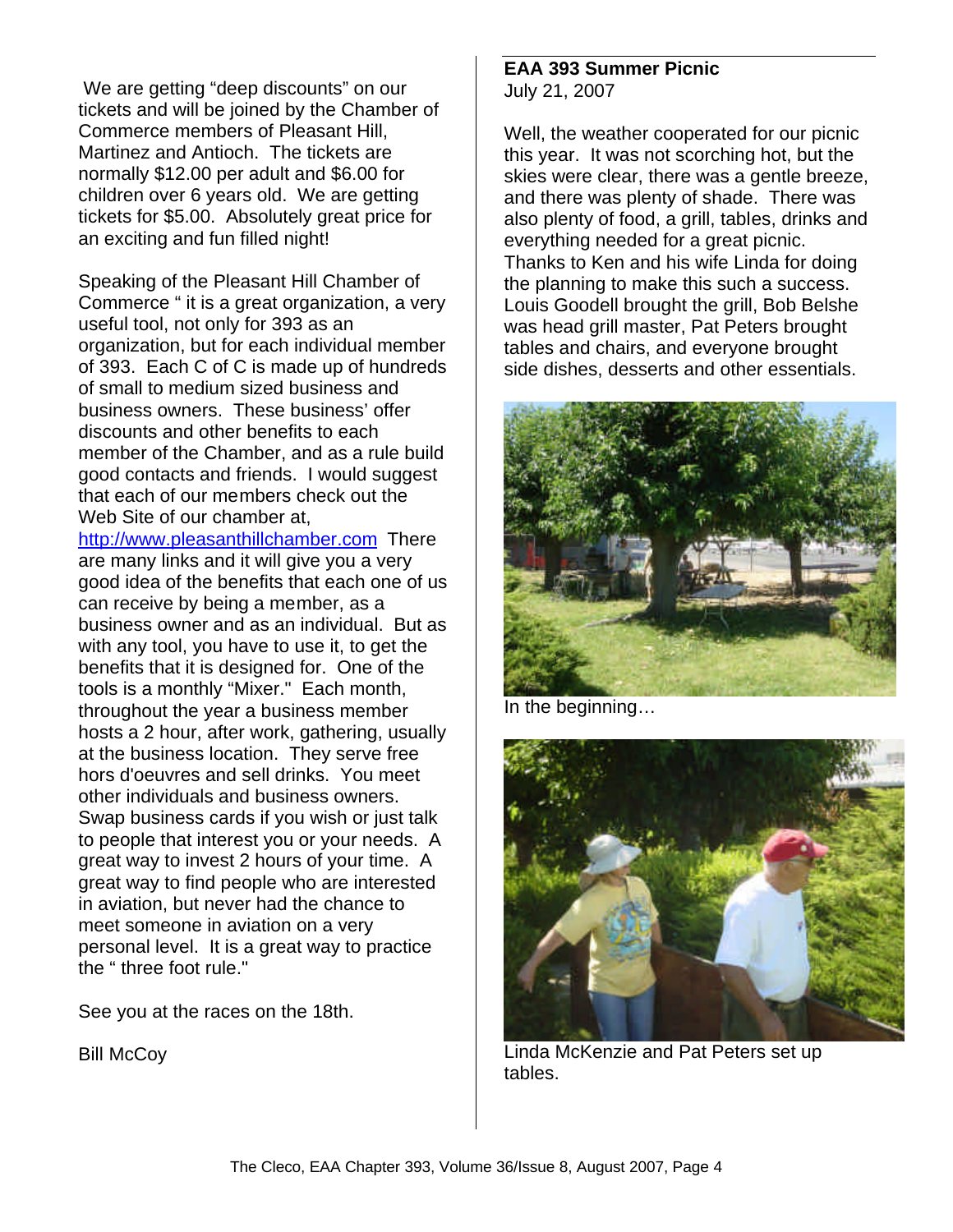

The picnic is READY!! (Well almost)



Tracy, Pat, and Bridget Peters enjoy the shade



Sally Belshe, Bob Belshe, Phil Jenkins



Barbara Jenkins, Sara Holmes, Sally Belshe



The guys…

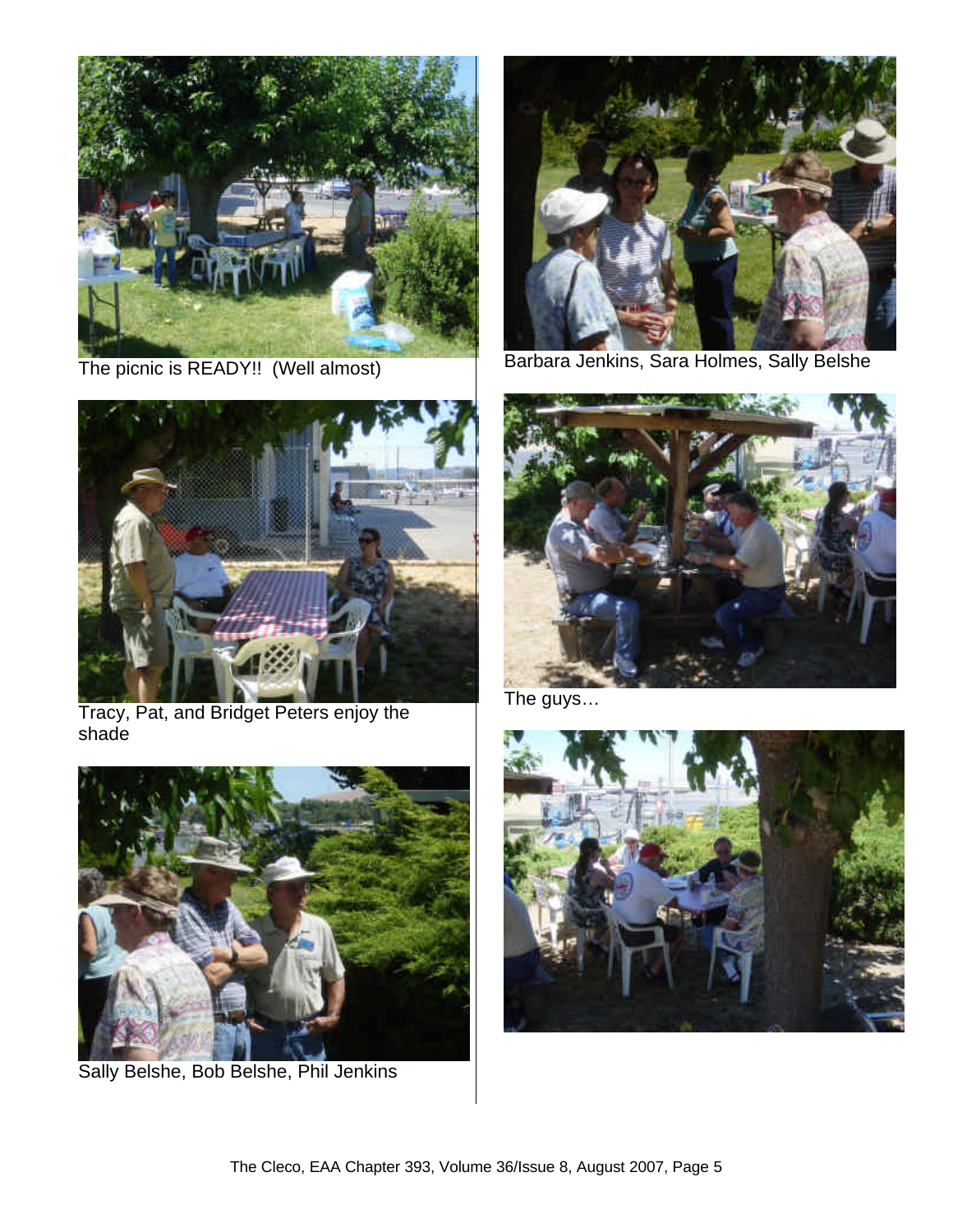



Cleaning up.

**EAA 393 Fly Out to Willows-Glen County** July 28, 2007

We went to Nancy's Café at the airport under clear skies. Harvard and Sara came in their Mooney, Bob Belshe and Fred Egli came in Bob's Lancair, Bob Sinclair came in his Lancair, and Ron Robinson and Tom Howard came in Ron's Glasair. Pictures from Tom Howard – thanks!



Final Approach



The group



Photo on the wall at Nancy's – waterskiing!



Harvard's Mooney and Bob Sinclair's Lancair.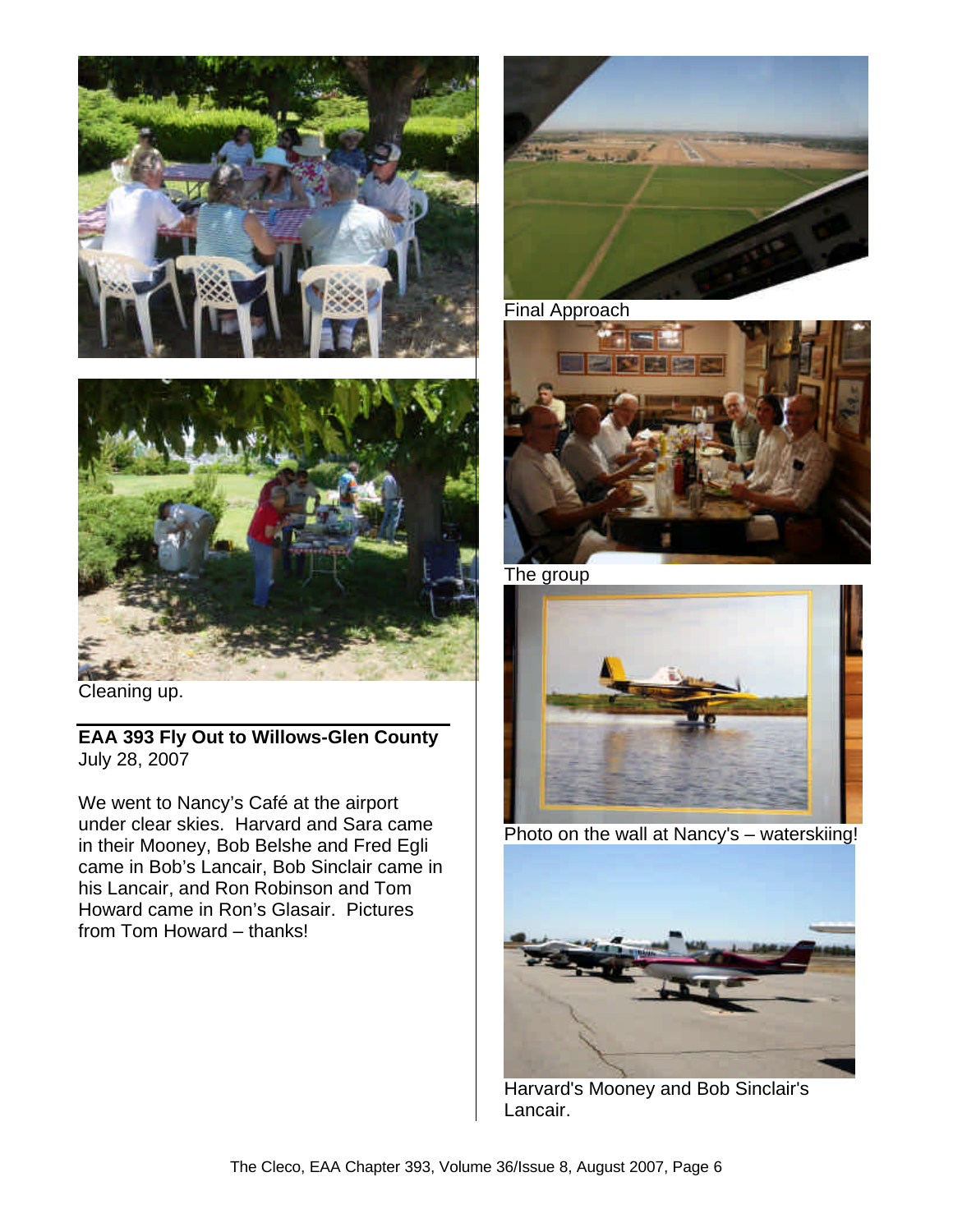

The mothball fleet

#### **EAA 393 Board Meeting** August 7, 2007

Attending: Ken McKenzie, Louis Goodell, Guy Jones, Dick Sperling, Bill McCoy.

1. Treasurer's report: Louis Goodell reports that as of 8/7 we have the following balances:

| Checking | \$3,038.68 |
|----------|------------|
| Savings  | \$2,642.58 |

2. Scot is working to confirm John LaNue as next month's speaker. Ken suggested we might want to see if Brien Seeley of the CAFE foundation might like to speak in November about the results of the recent NASA's PAF challenge.

3. Dick discussed the difficulties resulting from the next fly-out coinciding with the Young Eagles event on the 25th. He is now aware of where to find the calendar so future events can avoid these conflicts. . He will continue as Young Eagles coordinator for the next 2 year term.

4. Ken discussed the formation of a nominating committee for the election of next year's officers.

5. Ken will complete the Cleco and send it to Harvard by 8/12.

6. Bill had no new items relating to membership. He will continue as membership coordinator for the next 2 year term.

#### **Thanks to our Donors and Sponsors**



**925 689 7220 or 676 5800**

www.alpinepastry.com

# **MTZ Auto Repair**

*ASE Certified Warranty Technicians Family Owned and Operated 889 Howe Rd. Martinez, CA 94533*

**Lifetime Oil Change \$449.95 \$119.95 (E**  *Never Pay For Another Oil Change For As Long As You Own Your Car*

 *COMPLETE AUTOMOTIVE SERVICE AND REPAIR*

*mtzautorepair@sbcglobal.net 925-228-9672*

**The Experimental Aircraft Association Chapter 393 of Concord, CA** P.O. Box 272725 Concord, CA 94527-2725

Web page: http://www.eaa393.org/ Email: nle@eaa393.org

Officers for 2006-2007 President: Ken McKenzie pres@eaa393.org 925 283 3119 Vice President: Scot Stambaugh veep@eaa393.org 925 962 0255 Secty/Treas Louis Goodell secty@eaa393.org 925 682 4198 Newsletter Ed. Harvard Holmes nle@eaa393.org 510 526 5347 Board Chairman Peter Degl'Innocenti cob@eaa393.org 925 756 6172 Tech. Counselor Rick Lambert tc@eaa393.org 925 323 0041 Young Eagles Dick Sperling yec@eaa393.org 925 356 5656 Photographer Tom Howard photog@eaa393.org 925 933 6015 Membership Bill McCov members@eaa393.org 925 370 6511 Webmaster **Harvard Holmes** webmaster@eaa393.org 510 526 5347